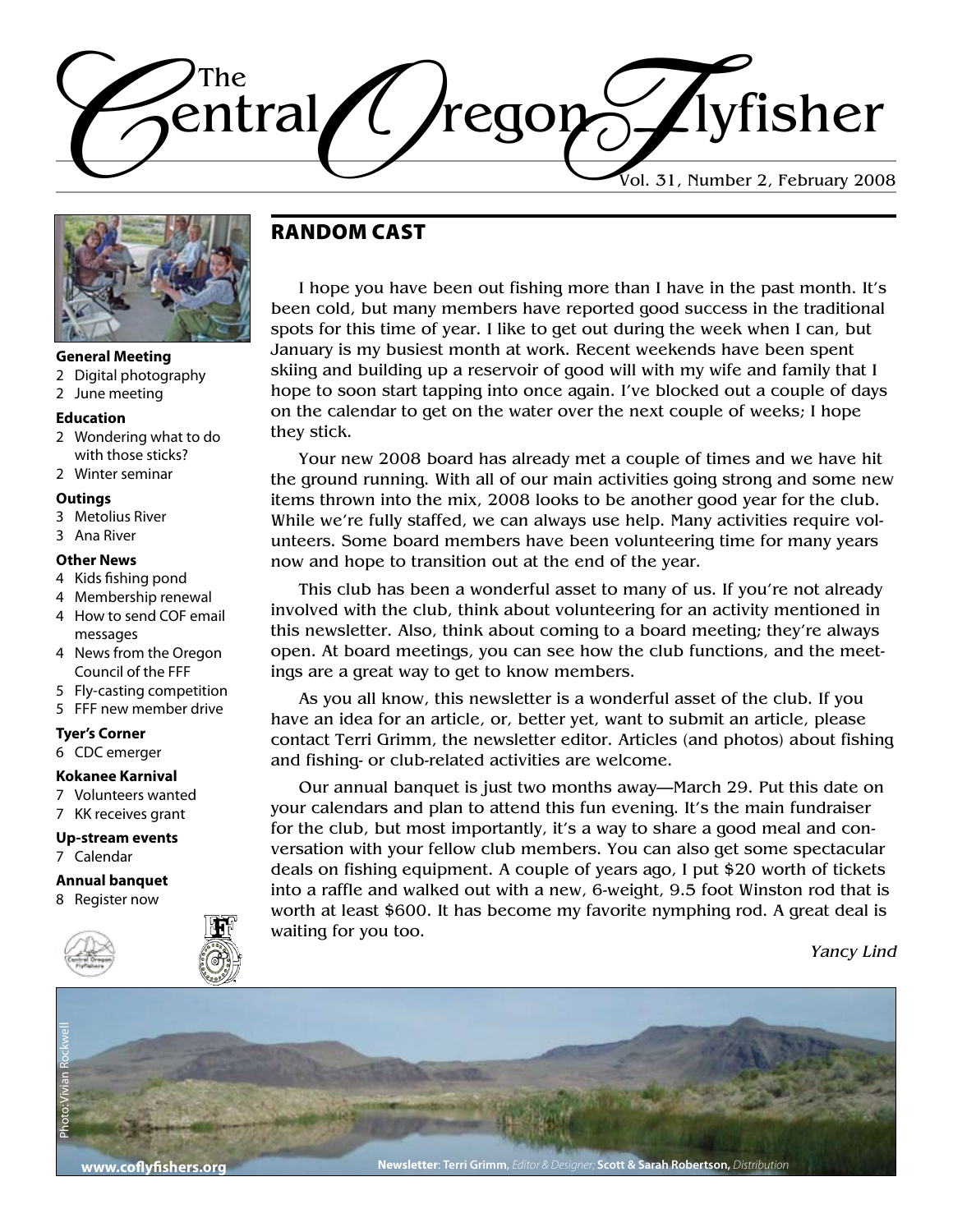## General Meeting

## **Digital Photography**

February 20, 2008, 6:30 p.m. Bend Senior Center, 1600 SE Reed Market Road, Bend

Eugene resident and photographer, Peter Patricelli, will talk about the digital revolution in photography and what it means at the streamside. Patricelli will compare digital and film photography.

## **June meeting**

June 11, 2008, 6:30 p.m. Bend Senior Center, 1600 SE Reed Market Road, Bend

To accommodate members who plan to attend the annual trip to British Columbia, the general meeting for June will be held on June 11 (the second Wednesday of the month), NOT June 18.

## **EDUCATION**

## **Wondering what to do with those sticks?**

I know that a lot of folks in the club ordered one of those incredibly inexpensive rod kits from the FFF. And if they have never assembled a rod before, it seems that even a giveaway price is a lot of money for a few shiny sticks in a plastic bag. If this is your situation, I have the solution for you!

The first of our club rod-building classes has already been filled, but for those of you who already own these kits, we will try to schedule an additional class or classes to turn these kits into real fishing rods. Several of the kits that I have seen actually contain blanks for rods that sold for \$625 back in 2004 or 2005, so they are not "el cheapos", and should be quality rods when completed.

We will be offering these classes in three lessons, and for a \$25 fee we will furnish the epoxy, thread, thread-coating epoxy, use of the club rod turners, and miscellaneous supplies that you need to complete these rods. Rod assembly is a craft that almost anyone can learn, and after assembling one, you will know a lot more about shopping for fly rods even if you never assemble another one.

The first step is to see how much demand there will be for these classes, so if you are interested, please contact Lee Ann Ross ([rossleeann@yahoo.](#page-2-0) [com](#page-2-0)). Give her your e-mail address and tell her what kind of rod kit you have. We will then try to set up classes that have similar types of rods and work out a schedule that everyone can make.

*Harry Harbin*

#### **Winter seminar**

We are taking a new spin on our Winter Seminar this year; we are going to take advantage of the talent that will be available at the Sportsmen's Show February 28 to March 2. COF will coordinate with the show organizers to arrange a Winter Seminar at the show, with Arnie Gidlow from Missouri Riverside Outfitters in Montana and Kelly Laatsch of St. Mary's Angler in British Columbia.

On Thursday and Friday afternoons, February 28 and 29, there will be a program that includes lectures, fly tying, casting demos, and a casting contest. Gidlow will give two lectures: *Reading and Fishing Moving Waters* and *Improving Your Casting Skills*. (The second lecture will include some very interesting time-lapse video of common casting problems.) Laatsch will discuss fishing in Southwest British Columbia, which will be relevant to anyone who fishes the high Cascade lakes and B.C.

Gidlow will discuss how to improve your fly-tying skills by covering areas such as how to select material, how much material to use, and how to hackle properly. Laatsch will show us how to tie flies for lake fishing. Local tiers, Jerry Criss, Paul Hansen from the Riffle, and Damien Nurre and Ken Clarke from Fly and Field, will also be available. They will focus on guide flies for the Deschutes and Fall rivers and the lakes.

The casting pond will be available each day. If you would like hints on how to improve your casting skills, just go to the pond and approach any one of the guides from the represented shops and they'll gladly work with you free of charge.

The cost for all of this will simply be the cost of admission to the show. Remember, if you volunteer for the kids fishing pond or the FFF information booth, you'll be able to get in free. For more details, watch for the Sportsmen's Show insert that will be in the *Bulletin* during February.

> *Lee Ann Ross [\(rossleeann@yahoo.com](#page-2-0))*

### **OUTINGS**

A contingent of 10 of our hardier members made the trek to the Crooked River on January 1 to try their luck in the icy water on a very cold day. Delores Marsh mentioned that most everyone in the group caught some fish and nearly everyone landed a rainbow sometime during the day. Bill Seitz reported that his line froze, so he had to clear off the ice several times. He still got into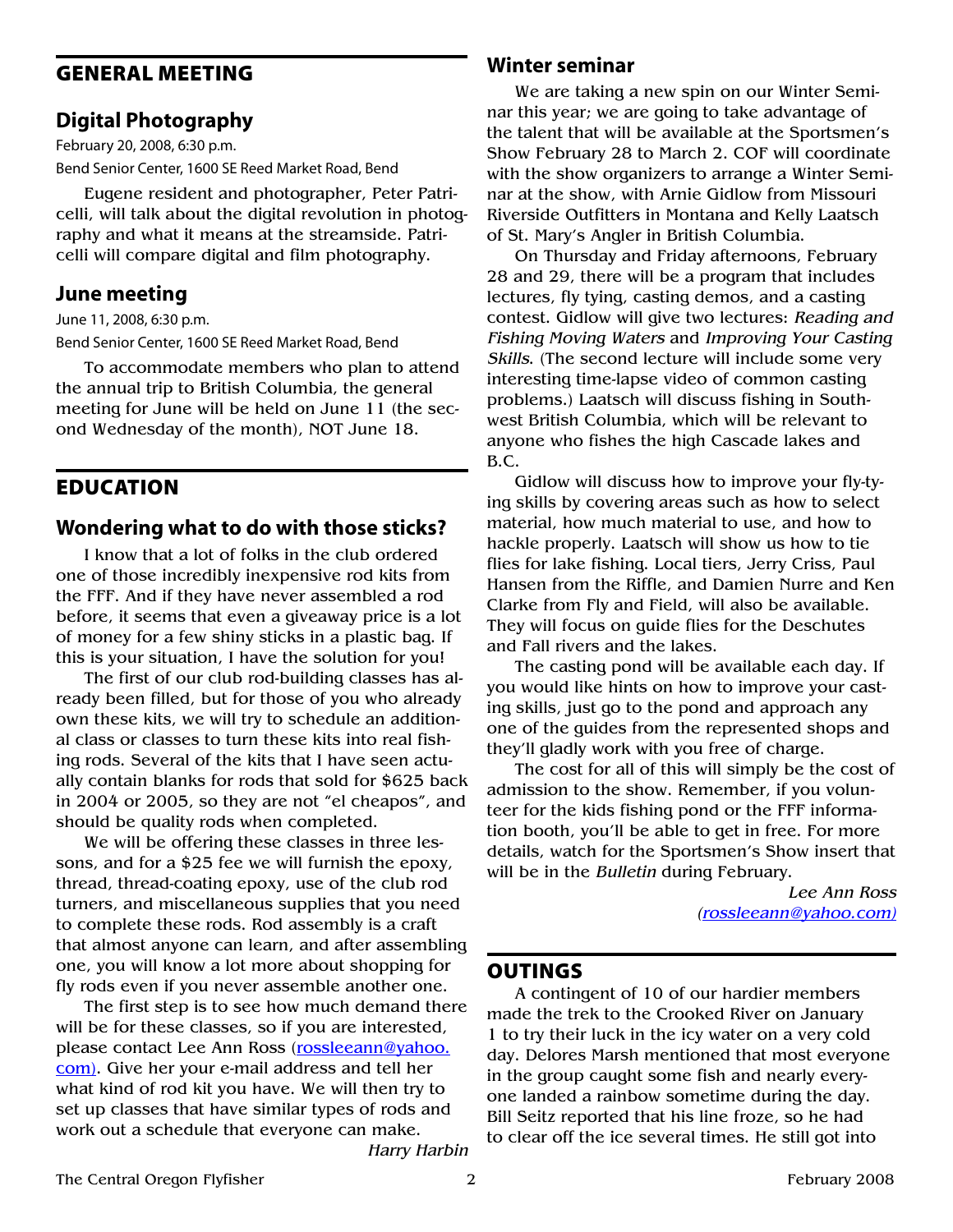some fish despite the inclement conditions. Bill mentioned that the river was uncharacteristically clear, and he held an impromptu Czech nymphing clinic—a nice benefit to all members who attended. Two new members participated in the outing, and they both reportedly caught some nice rainbows. Thank you to everyone who reported on their memorable moment of the day. What a great way to start off 2008!

### **Metolius River**

#### Feb 6, Allen Springs Campground, 9:00 a.m.

Meet at the Allen Springs Campground on the Metolius at 9 a.m. on February 6. At this time of year, we can fish the Metolius below the Allingham Bridge. This is a catch-and-release stream that is well known for its rainbows, bull trout, and kokanee. Midges hatch all year, and there are bluewinged olives and small caddis hatches even in the winter; pack your fly box accordingly (pinch the barbs).

To reach Allen Springs Campground, take U.S. Highway 20 east through Sisters. Turn right onto County Route 14 ten miles west of Sisters and stay to the right when you come to the first fork in the road. Allen Springs Campground is marked by a sign about eight to nine miles from U.S. Highway 20.

### **Ana River**

Feb 23; Meet at Jake's Diner at 8:00 a.m.

On February 23, meet at Jake's Diner at 8:00 a.m. for breakfast before heading south on U.S. Highway 97 past La Pine to County Route 31. Turn left on County Route 31 toward Summer Lake and proceed until you see the sign to Ana Reservoir, about 5 miles north of Summer Lake. The reservoir is about 2 miles east on the gravel road. To get to the river, you'll drive past the boat launch, go across the dam, and go about a quarter mile to the parking area.

The Ana River flows southeast between the Ana Reservoir and Summer Lake. Due to fairly constant water temperatures, the Ana supports year-round, productive hatches. Expect hatchery trout in the six-inch to five-pound range. Watch for pocket water, but be judicious about how you approach the riffles because the fish are wary. Look for rainbows hiding in the undercut banks. Best fishing this time of year is in the early afternoon when blue-winged olives and midges tend to hatch.

If you attend an outing, please call me afterward (619-606-7400 cell) and let me know about the fishing. I want to know about members who deserve recognition for their "angling exploits"; let me know about your buddies' most embarrassing accomplishments and those inevitable stories about lunkers that somehow eluded capture.

I have some exciting plans for outings later in the year, including a couple of multiple-day events. Stay tuned for details.

<span id="page-2-0"></span>





#### The Central Oregon Flyfisher 3 and 3 Tebruary 2008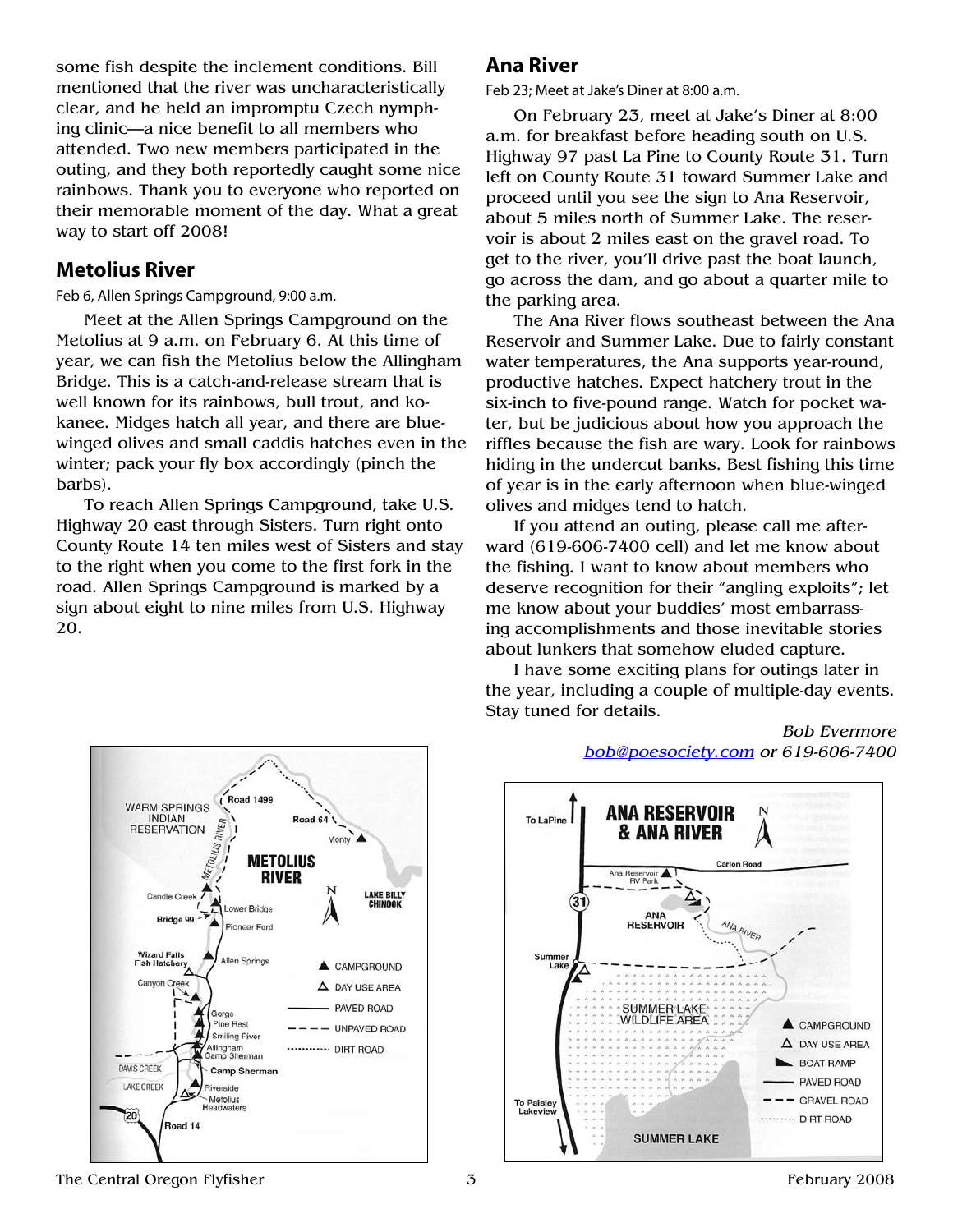## other news

## **Kid's fishing pond call for volunteers**

Volunteers are needed to assist at the Kid's Pond at the Sportsmen's Show. The show dates are Thursday, February 28 through Sunday, March 2. There are two shifts on Thursday and Friday (afternoon and evening), three on Saturday (morning, afternoon and evening), and two on Sunday (morning and afternoon).

The pond is one of the most popular exhibits at the show; many kids have their first fishing experience at this pond. Show management does the heavy-duty work and sets up the pond. COF members help kids with fishing (netting, releasing, and bagging some fish). One person per shift sits at the gate and controls the number of people who enter.

Many club members volunteered at the January monthly meeting, but there are still open slots that need to be filled for each shift. Several members have signed up for multiple shifts, which really helps with scheduling. If you are able to help with multiple shifts, please let me know. Also, if you have helped with the pond in the past and are able to take the lead for a shift, please let me know.

> *Dave Semich flyfshndave@webformixair.com or 382-1969*

## **Membership renewal – don't forget!**

As of February 1, more than 150 members had paid their dues for 2008, but about 90 had not. To participate in club outings and the many other activities, including meetings, you must sign a 2008 Membership Form and pay your dues (\$36.00). To help members contact each other, COF makes copies of the membership roster available for members in March. The roster includes only the names of those who have paid their dues. And, to get the early-bird price discount on COF Banquet tickets, you must be a member. So, please renew soon. You can download a membership form from the COF Web site or contact Dick Olson (383-4412).

## **How to send COF email notices**

If you need to distribute a message to all club members, compose your message and send it by email or postal mail to Sherry Steele first. If you get a *vacation notice* message from Sherry, forward a copy of your email request to the next person on the list below. (To avoid duplicate mailings, copy Sherry so she knows that somebody else sent your notice.)

- 1. Sherry Steele (steelefly@msn.com)
- 2. Lee Ann Ross (rossleeann@yahoo.com)
- 3. Yancy Lind (yancy lind@ml.com)
- 4. Dick Olson (richardolson@bendbroadband.com)

*Dick Olson*

## **News from the Oregon Council of the FFF**

I attended my first Oregon Council meeting as the newly-appointed liaison to the Federation of Fly Fishers. It was interesting to experience the process first hand. Having a voice at the Council will benefit all of Central Oregon and COF. I felt more than welcome, and it was good to see some familiar faces. I believe I made some good contributions. As time goes by, the Council will realize COF is here to help, and we are a club they can depend on for help.

Tilda Runner, President, conducted the meeting and kept things moving along. It's good to see COF headed in the same direction as the Oregon Council—renewed determination to preserve the fishing areas we have and save and expand those we have allowed to get away from us. Both organizations approach operating and attracting new members in a contemporary manner. The demographics are changing; younger members are getting involved, which will be great for both groups. We're not operating in the dark ages; we're just catching up with the light. We can't allow ourselves to be overshadowed by what has always worked. If you're my age, you know what I'm talking about. Get ready for the future; it's here right now. Here are some highlights of the meeting:

- 1. Report on the NW Tyers Expo and its budget along with some discussion of its future as a Fly-Fishing Expo – Until last year, it was a flytyer only show.
- 2. Report on the dam removal project on Bear Creek in Medford, Oregon – The fish smolt are doing well, and they are traveling farther up the creek than expected.
- 3. Money will be available for clubs that wish to purchase a digital projector for their club events. The projector must be made available for the Expo classes.
- 4. Conservation will be high on the Council's list this year. They think it is time to step it up a little.
- 5. On April 3 through 5, Portland will host the Dental Convention for Oregon Dentists. They have asked the Oregon Council of the FFF to

The Central Oregon Flyfisher  $4$  4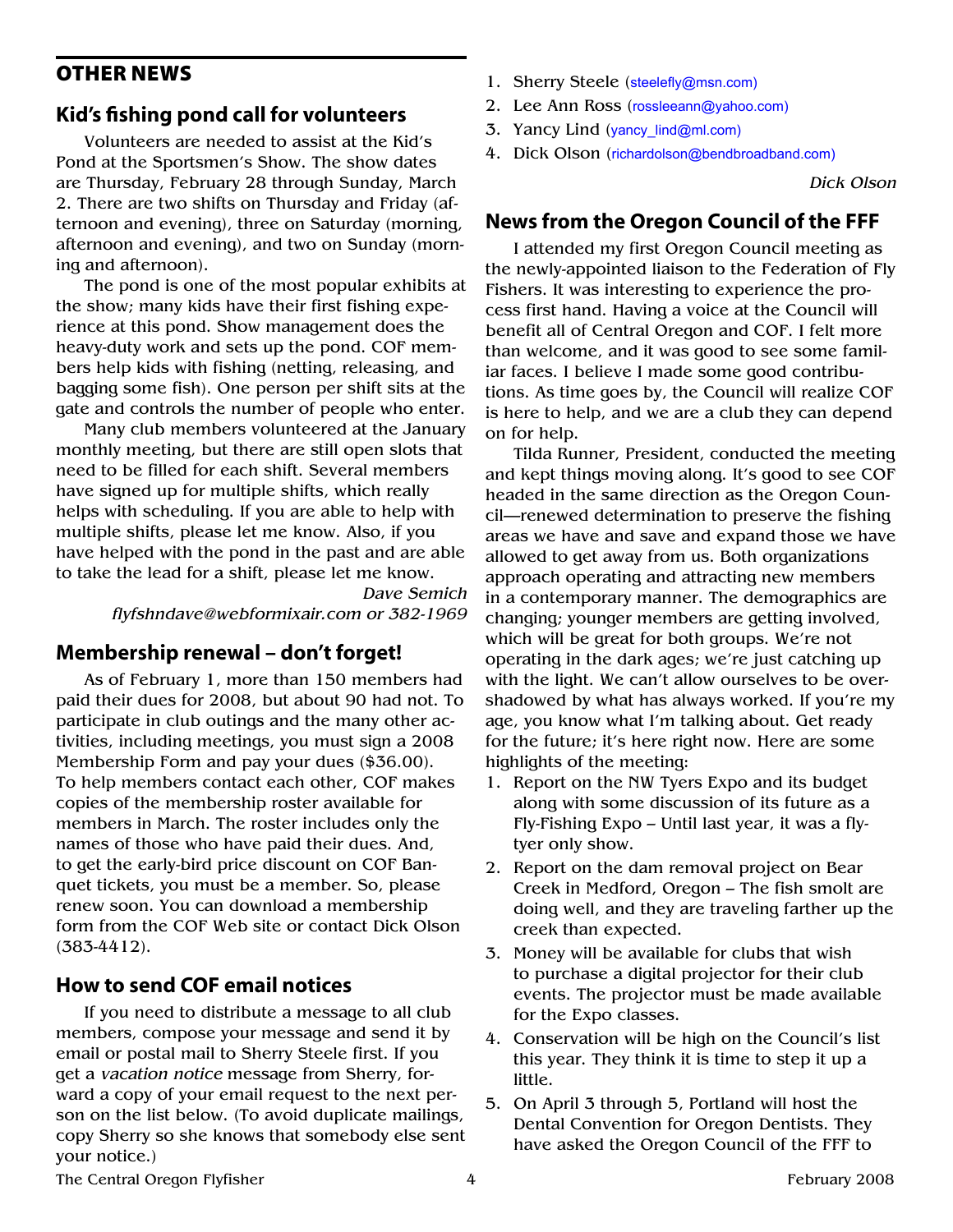man a booth at the convention. If anyone is interested in helping, please contact me. The Council believes that this convention will be a great opportunity to recruit new FFF members and promote the Federation; they want to impress these folks.

- 6. Remember to keep track of the hours for any volunteer or conservation work that you do, including travel time. Also keep track of your mileage and any material that you donate. The hour totals are used as political leverage when applying for Federal or State grants for many of the Council projects.
- 7. East Lake has Eurasian watermilfoil. Remember to clean equipment (all floating toys, boats, and everything you put into the water, including nets) thoroughly after each trip to prevent the transfer of invasive species.
- 8. Casting for Recovery and Project Healing Waters need our continued support and help. The Veterans Hospital in the valley is doing great work with returning veterans.

There are many things to do, and it doesn't take much time to make a difference in another person's life. I used to sit back and let others do the little things; I would enjoy the big, fun stuff. Through getting involved, I have found renewed energy in myself and my commitment to the sport. It's not just something I do; it is something I live. Get involved and you too may rediscover that lost energy of your younger days.

*Jerry Criss (tlfly44@msn.com)*



#### **FFF new member drive**

COF is a Federation of Fly Fishers (FFF) member club. COF pays about \$500 in dues to FFF every year. This amount may seem excessive, but COF receives many benefits in return. FFF was the initial funding source for Kokanee Karnival, and FFF has donated thousands of dollars to Kokanee Karnival.

Last year, FFF donated \$600 to purchase equipment for COF fly-tying classes. COF also obtained a large amount of fly-tying materials. FFF provided the massively-discounted kits many members purchased to use in the upcoming rod-building class. The list goes on.

The latest opportunity from FFF is membership for new members at the discounted rate of only \$15. I encourage all COF members who are not FFF members to take advantage of this great offer. I did in December, and I've already received my first FFF member magazine. (Now I just have to find the time to read it.)

The offer ends April 15. Membership applications will be available at club meetings. So bring \$15 and sign up. I have to submit all the applications to qualify for the \$15 discount; please don't take an application and send it in on your own.

If you need even more motivation, here's another great deal: for every 12 new FFF members who join through COF, COF will receive a new fly rod that we can use in a raffle.

*Yancy Lind*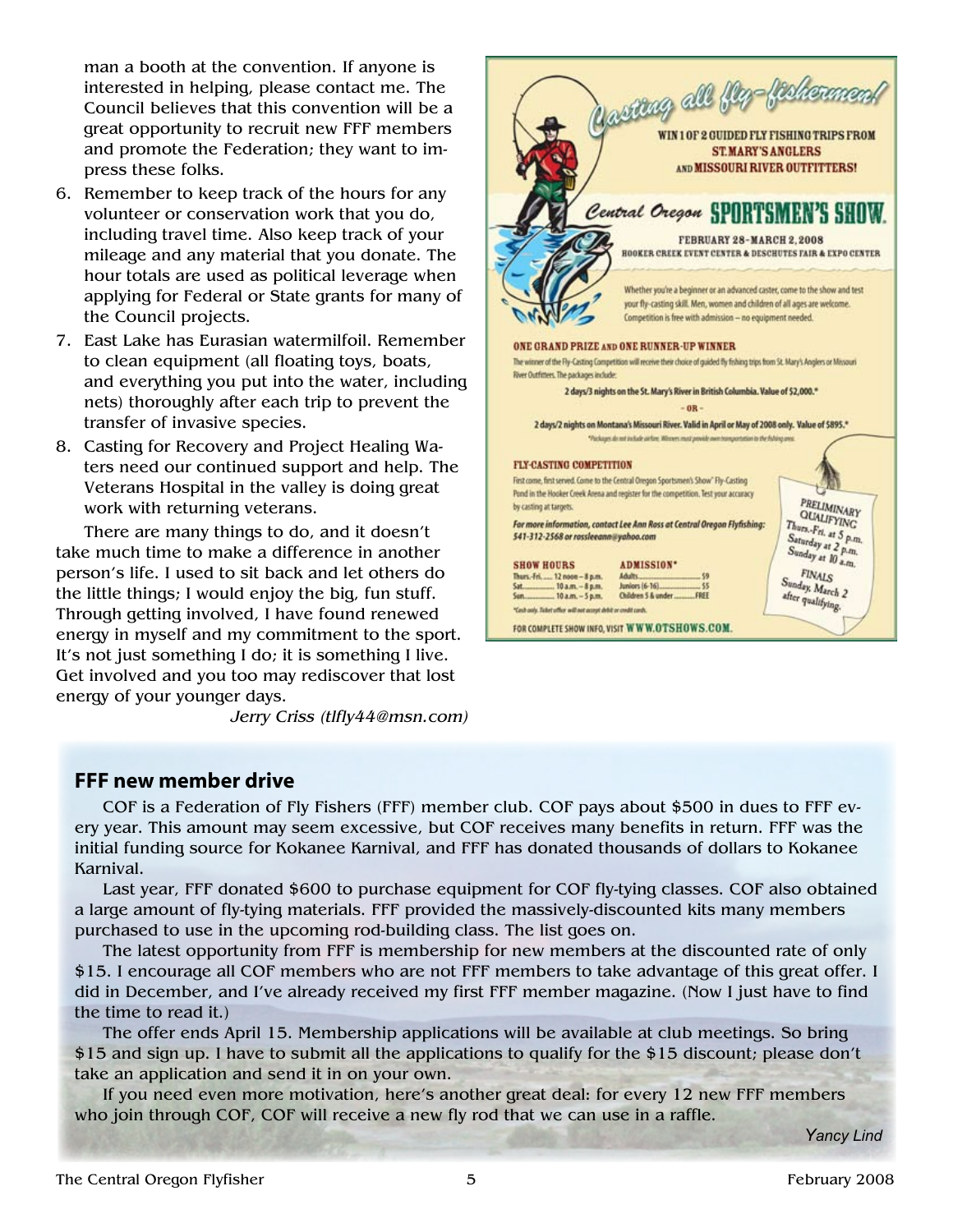## Tyers Corner

### **Fly of the month**

It is cold! There are some 18-inch mounds of snow around my place, and more is on the way. The lakes should get their fill this year, based on early reports, and the rivers will benefit from the snowfall too.

This year's winter fly-tying classes are going very well, with lots of interested tyers wanting to expand their skills and the choices in their fly boxes. I must admit, last month's fly is not what is in the Crooked River. I tried to imitate a roly-poly type sow bug. John Anderson quickly corrected me and explained what they are supposed to look like. It's back to the vise. Watch for a corrected version later in the year. If someone has a good sow bug, please give it up, and I will feature it here.

Emerger and parachute-style flies are the fly of choice for a lot of dry-fly fishermen these days. Why? According to most of the magazines, they are a good imitation of an emerging insect from its underwater stage into its adult stage. The next time you are on the water, you will benefit from taking time to watch for awhile during a hatch. When a hatch is on, we all want to go after the prey, but you will gain a wealth of knowledge in presentation and bug identification if you observe for just a few minutes. You will see some insects emerge and fly off to find the mate that will fulfill their destiny. Others struggle just to break through the surface film. Then there are those that break through and are unable to get their beautiful wings fully extended. The emerger and parachute patterns represent each of these scenarios; that is why they work so well during almost any hatch. They sit low in the water, and some actually break the surface film and hang below it.

This month's pattern is a good emerger pattern; it's simple and it floats well (using CDC makes it possible). Fish it with *Frogs Fanny*, which is a drying material that works very well on CDC. I use it on all my dry flies.

> *Jerry Criss 541-536-3581 or tlfly44@msn.com Happy hunting and have a great NEW YEAR.*

## **CDC Emerger**

**Hook:** any light-wire scud hook, #12 to #16

**Thread:** tan or rusty dun, 8/0

**Tailing shuck:** 2 to 4 strands of flash material or 4 to 6 wood duck fibers

**Thorax:** dubbing to match the hatch

**Shellback:** 2 CDC feathers placed back to back (natural, which is medium, dun, light olive, or tan, to match the hatch)

**Wing:** Use the CDC that you pull forward.

**Head:** same color as the thread



The most difficult part of this simple fly is getting the wing the right length without cutting it. Attach the thread about 1/16 inch behind the eye. Wrap back toward the bend about  $\frac{1}{4}$  inch and stop. Attach the tailing material; leave a good 2 inches of length out the back. Take 2 CDC feathers, the same size and shape, and put them together (concave sides away from each other). The tie-in length of the wing will be a little longer than the length of the hook used. Tie in the 2 CDC feathers with the tips facing to the rear; cut off the butt ends even with the starting point of the thread. Tie the butt ends down and have the thread stop at the point where the CDC was tied in. Dub the thorax forward, shaping it into a little ball as you go forward. Stop just after you cover the butt ends of the CDC. Bring the wing forward over the top of the thorax and tie it down just in back of the hook eye. As you grab the CDC to pull it forward, you will find the tailing material wants to go with you. That's why we left the tailing long, so you can hold the ends and keep them from getting caught up in the wing material. If you used feather barbs for the tailing, take care not too take them with the wing material when you bring it forward. Tie off the wing with at least 4 tight wraps and then hold the wing up and finish with 5 whipped wraps under the front of the wing, between the wing and hook eye. In the construction of this fly there are some good techniques that you should remember.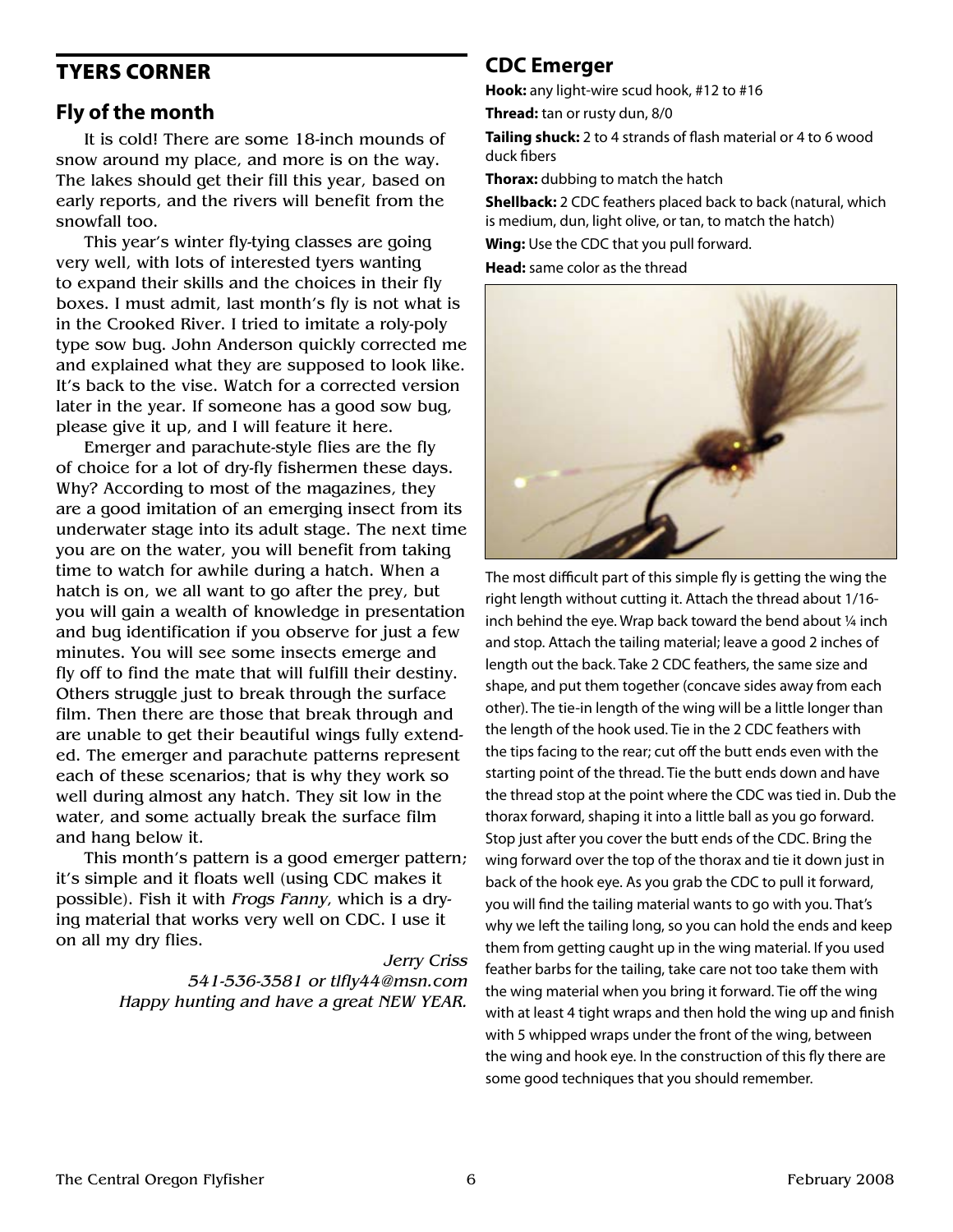## **Central Oregon Flyfishers Up-Stream Events 2008**

| <b>Date</b>          | Time              | <b>Activity/Meeting</b>                   | <b>Location</b>                   | <b>Contact</b>          |
|----------------------|-------------------|-------------------------------------------|-----------------------------------|-------------------------|
| <b>FEBRUARY</b>      |                   |                                           |                                   |                         |
| Feb 7                | $6:30 \text{ pm}$ | monthly Board meeting                     | Environmental Center, Bend        | Yancy Lind              |
| Feb 6, 20            | $9:00$ am         | redd counts                               | <b>Sisters Ranger District</b>    | Ted Wise, Nate Dachtler |
| Feb 6                | $9:00$ am         | outing                                    | <b>Metolius River</b>             | <b>Bob Evermore</b>     |
| Feb 7, 14, 21, 28    | 6:30 pm           | weekly fly tying                          | <b>Bend Senior Center</b>         | <b>Sherry Steele</b>    |
| Feb 12, 19, 26       |                   | rod-building class                        |                                   | Lee Ann Ross            |
| Feb 20               | $6:30 \text{ pm}$ | general meeting                           | <b>Bend Senior Center</b>         |                         |
| Feb 23               | $8:00$ am         | outing                                    | Ana River                         | <b>Bob Evermore</b>     |
| Feb 28 - Mar 2       |                   | winter seminar                            | Deschutes Co. Fairgrounds         | Lee Ann Ross            |
| Feb 28 - Mar 2       |                   | <b>Sportsmen's Show</b>                   | Deschutes Co. Fairgrounds         | Dave Semich             |
| <b>IN THE FUTURE</b> |                   |                                           |                                   |                         |
| Mar 29               |                   | <b>Annual Banquet</b>                     | <b>Bend Senior Center</b>         | Larry Godfrey           |
| May                  |                   | riparian planting, habitat<br>restoration | tributaries to the John Day River | <b>Scott Cotter</b>     |
| Jun 19 - 22          |                   | trip to B.C.                              | Leighton Lakes, BC                | Gordon Chandler         |
|                      |                   | <b>Hermann Fischer</b>                    |                                   |                         |
| <b>Jun 22</b>        |                   |                                           | Leighton Lakes, BC                |                         |

#### **Non-Club Activities & FYI**

| Feb 6-10                               | <b>Pacific NW Sportsman's Show</b>        | Portland Expo Center                        | www.OTShows.com                             |
|----------------------------------------|-------------------------------------------|---------------------------------------------|---------------------------------------------|
| Mar 7-8                                | Northwest tyers and fly-fishing expo      | Albany, OR                                  | Jim Fisher                                  |
| Gordon Chandler<br>cofbctrip@gmail.com | <b>Bob Evermore</b><br>bob@poesociety.com | Larry Godfrey<br>lgodfrey@bendbroadband.com | Dave Semich<br>flyfishndave@webinformix.com |
| Nate Dachtler<br>ndachtler@fs.fed.us   | Jim Fisher<br>flytierfisher@hughes.net    | Delores Marsh<br>ladyd@bendcable.com        | <b>Sherry Steele</b><br>steelefly@msn.com   |
|                                        |                                           | Lee Ann Ross<br>rossleeann@yahoo.com        | Ted Wise<br>ted.g.wise@state.or.us          |



#### $\frac{\Delta E E}{\Delta E}$  The fish eggs are coming!

**Volunteers Wanted for Trout Egg Deliveries to Classrooms** 

Fourth and fifth grade students can't wait to receive rainbow trout eggs this February. Eggs will be ready for delivery February 25. This project allows students to watch trout develop from egg to alevin to fry. Students monitor water quality and release fry into local fishing ponds. Please contact Jen Luke if you are interested in delivering eggs and introducing the students to the project.

> *Jen Luke, ODFW-STEP 541-388-6350 x 225 or Jennifer.a.luke@state.or.us*

#### **Kokanee Karnival receives grant**

Kokanee Karnival received a \$750 grant from the Salmon-Trout Advisory Committee. The money will be used to purchase kid-size waders that students may use during the

Streamside Experience at Spring Creek or a similar location. The money will also allow one additional classroom to participate at the Comprehensive level. Wolftree, a KK partner, prepared the grant request.

Many thanks to Emil Seidel for building 20 more eggdisplay holders. The egg displays are in demand among classrooms.

*Dave Dunahay*



**2007 COF Board Members: Yancy Lind** President **Dennis Rockwell** Vice President, *Raffle* **Susan Telford** Treasurer **Earl Rettig** Secretary **Dave Magaret** *Programs* Bob Griffin Historian Emil Seidel Larry Godfrey Banquet Dave Semich Past President Dick Olson Membership Bill Seitz Conservation Lee Ann Ross Education **Bob Evermore** *Outings* **Dave Dunahay** *Kokanee Karnival* **Delores Marsh** *Wild Women of the Water*